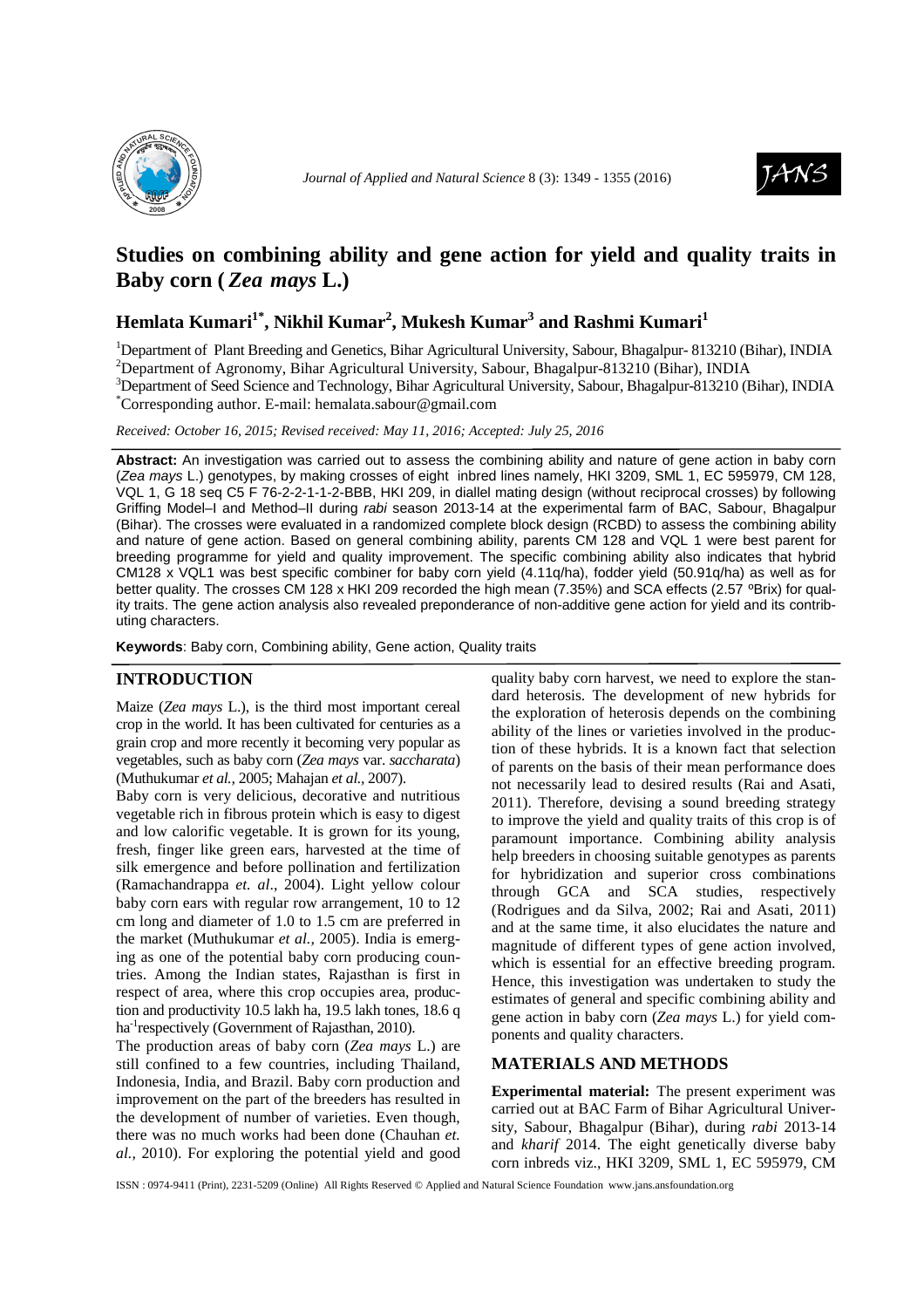128, VQL 1, G 18 seq C5 F76-2-2-1-1-2-BBB, HKI 209, were crossed in diallel mating design following Model-I, Method-II of Griffing (1956) during *rabi* 2013-14 (Table 1). The commonly used method of combining ability analysis that includes one way crosses and their parents without reciprocal crosses (Singh and Narayanan, 1993).

**Experimental methods:** The parents and their resulting 28 F1s were raised in a Randomized Complete Block Design (RCBD) with 3 replications during *kharif* 2014. Each plot consisted 2 rows of each 5 m in length and spacing between rows and plants were 60 cm and 20 cm, respectively. Two seed per hill were planted to ensure the optimum population and recommended package of practices were followed to raise a healthy crop (Crop production guide, 2012). The twelve observations were taken such as 1.Randomly 10 plants basis- Plant height (PHT), Number of leaves per plant (NOL), Number of Baby corn /plant (NBC), Baby corn length (BCL), 2. Plant basis- Days to 50% tasseling (DFT), Baby corn yield (BCY), Fodder yield (FY). 3.Bulk baby corn sample of each entry and each replication basis- Total soluble solid (TSS) was estimated by hand refrectometer in Brix , Total sugar (TS), Reducing sugar (RS) and Non reducing sugar (NRS) was determined by Nelson and Somoygi (1944), Crude protein (CP) was estimated by the Micro-Kjeldhal method (AOAC, 1970). Mean data were subjected for analysis of general combining ability (GCA), specific combining ability (SCA) and gene action as per method given by Griffing (1956) (method II and model I) using the software WINDOSTAT(version 7.1).

## **RESULTS AND DISCUSSION**

Analysis of variance for combining ability revealed that mean sum of squares of GCA & SCA for yield and yield contributing trait and quality characters were highly significant for all the characters presented in **Table 1**. Parental lines used for diallel mating and its sources.

| S.  | <b>Parents</b>     | Name of the                  | <b>Sources</b>          |
|-----|--------------------|------------------------------|-------------------------|
| N.  |                    | parents                      |                         |
| 1   | P <sub>1</sub>     | <b>HKI 3209</b>              | <b>KARNAL, HISAR</b>    |
| 2   | P <sub>2</sub>     | SML 1                        | <b>BAU. SABOUR</b>      |
| 3   | P <sub>3</sub>     | EC 595979                    | CIMMYT, MEXICO          |
| 4   | P4                 | <b>CM 128</b>                | DMR, NEW DELHI          |
| 5   | P <sub>5</sub>     | VQL 1                        | ALMORA<br>UT-<br>$\sim$ |
|     |                    |                              | TRAKHAND                |
| 6   | P6                 | G 18 seq C5 F76              | CIMMYT, MEXICO          |
|     |                    | $-2-2-1-1-2-BBB$             |                         |
| 7   | P7                 | <b>HKI 209</b>               | KARNAL, HISAR           |
| 8   | P8                 | $DTPYC-F38-5-$               | CIMMYT, MEXICO          |
|     |                    | $2 - 1 - 1 - 2 - 2 - 1 - B4$ |                         |
| 9   |                    | $C_1$ (Check) VL Baby corn 1 | ALMORA<br>UT-           |
|     |                    |                              | <b>TRAKHAND</b>         |
| 10. | $C2$ (Check) G5414 |                              | ADVANTA INDIA           |
|     |                    |                              | LTD.                    |
| 11. | $C_3$ (Check) HM4  |                              | KARNAL, HISAR           |
|     |                    |                              |                         |

|                                                       |                |           | Table 2. Analysis of variance for combining ability analysis for baby corn yield and quality traits. |                                |            |            |            |              |            |         |            |            |           |
|-------------------------------------------------------|----------------|-----------|------------------------------------------------------------------------------------------------------|--------------------------------|------------|------------|------------|--------------|------------|---------|------------|------------|-----------|
| Sources                                               | ਵਿੰ            | DFT       | PHT                                                                                                  | <b>NOL</b>                     | <b>NBC</b> | <b>BCL</b> | <b>BCY</b> | $\mathbf{F}$ | SJ         | RS      | <b>NRS</b> | <b>TSS</b> | සි        |
| $\mathbf{G}\mathbf{C}\mathbf{A}$                      |                | 1893.02** | 8183.30**                                                                                            | $1**$<br>158.1                 | $6.68**$   | 55.43**    | 179.39**   | 66252.99**   | $101.37**$ | 28.92** | 24.79**    | 66.57**    | $5.40**$  |
| SCA                                                   | 28             | 4608.48** | 20266.85**                                                                                           | 19**<br>387.1                  | $17.27**$  | $127.32**$ | 447.15**   | 187673.88**  | 225.99**   | 67.05** | 48.71**    | 177.63**   | $8.35***$ |
| Error                                                 | $\overline{4}$ | 0.30      | 25.42                                                                                                | 0.01                           | 0.00       | 0.12       | 0.39       | 767.12       | 0.006      | 0.003   | 0.010      | 0.01       | 0.004     |
|                                                       |                |           |                                                                                                      | Estimate of variance component |            |            |            |              |            |         |            |            |           |
| $\sigma^2$ gca                                        |                | 271.55    | 1208.36                                                                                              | 22.91                          | 1.06       | 37.37      | 26.78      | 12142.09     | 12.46      | 3.81    | 2.39       | 11.10      | 2.39      |
| $\sigma^2$ sca                                        |                | 4608.18   | 20241.43                                                                                             | 387.18                         | 17.27      | 650.22     | 446.76     | 186906.75    | 225.98     | 67.05   | 48.70      | 177.62     | 48.70     |
| ಕೆ                                                    |                | 0.30      | 25.42                                                                                                | $0.01$                         | 0.00       | 0.45       | 0.39       | 767.12       | 0.006      | 0.002   | 0.01       | 0.01       | 0.01      |
| $\sigma^2$ gca/ $\sigma^2$ sca                        |                | $-0.06$   | $-0.06$                                                                                              | $-0.06$                        | $-0.06$    | $-0.06$    | $-0.06$    | $-0.07$      | $-0.05$    | $-0.05$ | $-0.04$    | $-0.06$    | $-0.04$   |
| $*$ Significant at P= 0.01<br>* Significant at P=0.05 |                |           |                                                                                                      |                                |            |            |            |              |            |         |            |            |           |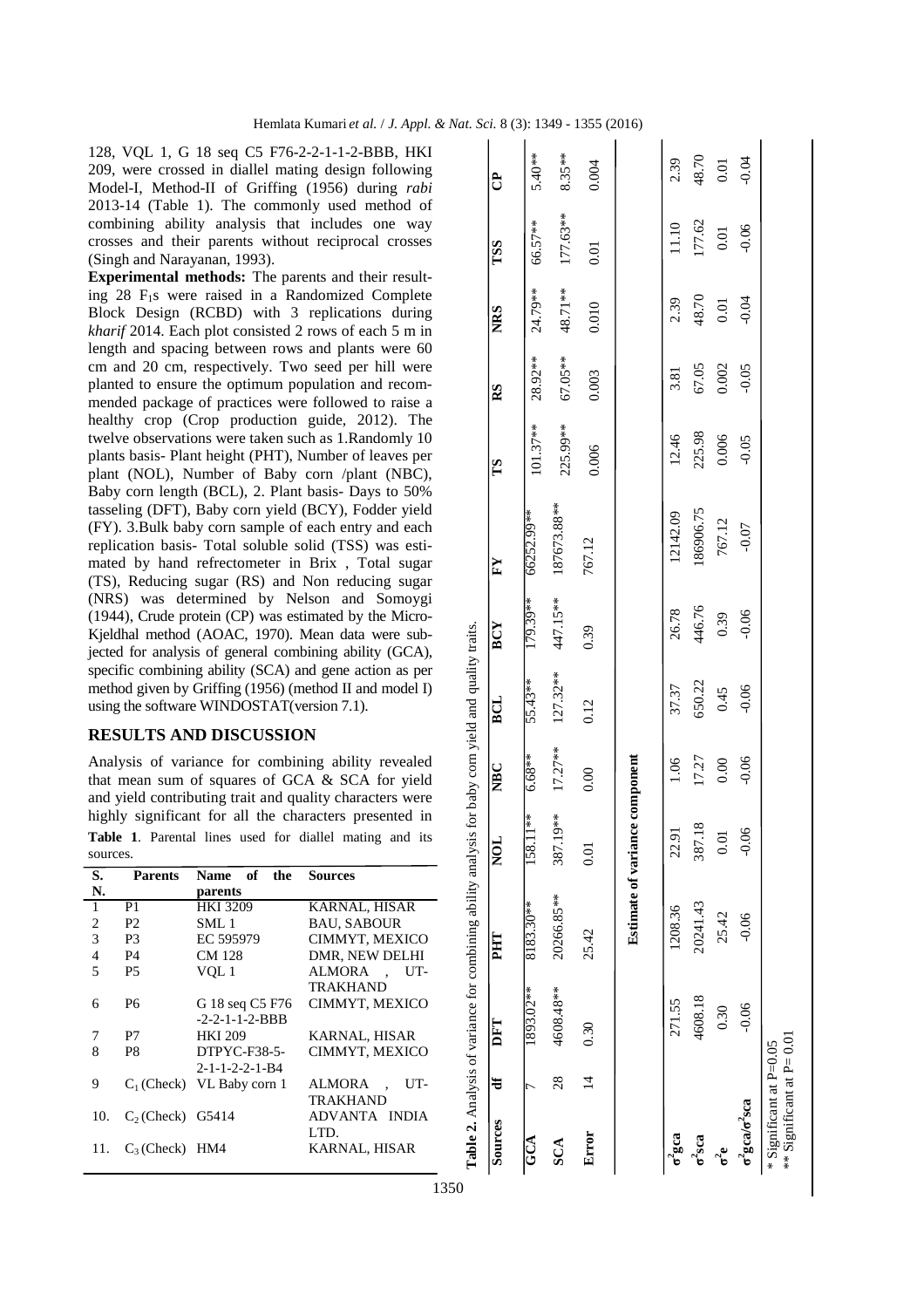|                            | <b>ACA</b>               |                     | $-0.25$<br>0.18     | $-0.33$<br>0.27<br>1.16**<br>$-0.17$<br>-0.53**<br>0.18 |                                      |           |                               |                                                         |              |                                                                                                                                                                                                                                                                                                               |                                                                                                     |                  | 0.08          |                                  | GCA           |                 |         |           |                                            |         |                                  | $-0.01$<br>$0.15**$<br>$0.14**$<br>$0.09**$<br>$-0.07$<br>$-0.07$<br>$0.09**$<br>$0.09**$ |              |                                                            |                                                                                                                                                                                                                                                                                                                                                                          |             | 0.01                                             |
|----------------------------|--------------------------|---------------------|---------------------|---------------------------------------------------------|--------------------------------------|-----------|-------------------------------|---------------------------------------------------------|--------------|---------------------------------------------------------------------------------------------------------------------------------------------------------------------------------------------------------------------------------------------------------------------------------------------------------------|-----------------------------------------------------------------------------------------------------|------------------|---------------|----------------------------------|---------------|-----------------|---------|-----------|--------------------------------------------|---------|----------------------------------|-------------------------------------------------------------------------------------------|--------------|------------------------------------------------------------|--------------------------------------------------------------------------------------------------------------------------------------------------------------------------------------------------------------------------------------------------------------------------------------------------------------------------------------------------------------------------|-------------|--------------------------------------------------|
| (q/ha)<br>$\overline{BCY}$ | Mean                     |                     | 6.30<br>7.92        | 3.93                                                    |                                      |           |                               |                                                         |              |                                                                                                                                                                                                                                                                                                               | $\begin{array}{c} 6.37 \\ 6.53 \\ 5.493 \\ 4.54 \\ 6.62 \\ 7.490 \\ 8.62 \\ 1.2 \\ 1.2 \end{array}$ |                  |               | $E\hat{\mathcal{E}}$             |               |                 |         |           |                                            |         |                                  |                                                                                           |              |                                                            | $\sum_{1}^{1} \frac{1}{2} \sum_{1}^{1} \sum_{1}^{1} \sum_{1}^{1} \sum_{1}^{1} \sum_{1}^{1} \sum_{1}^{1} \sum_{1}^{1} \sum_{1}^{1} \sum_{1}^{1} \sum_{1}^{1} \sum_{1}^{1} \sum_{1}^{1} \sum_{1}^{1} \sum_{1}^{1} \sum_{1}^{1} \sum_{1}^{1} \sum_{1}^{1} \sum_{1}^{1} \sum_{1}^{1} \sum_{1}^{1} \sum_{1}^{1} \sum_{1}^{1} \sum_{1}^{1} \sum_{1}^{1} \sum_{1}^{1} \sum_{1}$ |             |                                                  |
|                            | Š                        | $\frac{23}{10}$     | 0.26                | $-0.40$                                                 | $0.42$<br>$0.03$<br>$0.36$<br>$0.32$ |           |                               |                                                         |              |                                                                                                                                                                                                                                                                                                               |                                                                                                     |                  | 0.10          |                                  | GCA           |                 |         |           |                                            |         |                                  | $-1.88$ **<br>0.09**<br>0.00*<br>0.00<br>0.03<br>1.56**<br>0.29**                         |              |                                                            |                                                                                                                                                                                                                                                                                                                                                                          |             | 0.03                                             |
| $\overline{BCL(cm)}$       | $\overline{\text{Mean}}$ | 6.87                | 8.27                | 6.18                                                    |                                      |           |                               |                                                         |              |                                                                                                                                                                                                                                                                                                               |                                                                                                     |                  |               | TSS<br>(Brix)                    |               |                 |         |           |                                            |         |                                  |                                                                                           |              |                                                            | Mean<br>$6.82$<br>$10.71$<br>$9.38$<br>$12.00$<br>$9.62$<br>$10.87$<br>$8.33$<br>$8.62$<br>$8.62$<br>$8.54$                                                                                                                                                                                                                                                              | 0.47        |                                                  |
|                            | GCA                      | $-0.09**$           | $-0.04**$           | $0.12***$                                               | $0.12***$<br>0.31**                  |           |                               | $-0.18**$<br>$-0.27**$<br>0.02                          |              |                                                                                                                                                                                                                                                                                                               |                                                                                                     |                  | 0.01          |                                  | GCA           |                 |         |           |                                            |         |                                  | $-1.23**$<br>$1.14**$<br>$0.66**$<br>$0.19**$<br>$-0.14**$<br>$0.14**$<br>$0.18**$        | $-0.22**$    |                                                            |                                                                                                                                                                                                                                                                                                                                                                          |             | 0.02                                             |
| E                          | Mean                     |                     | $\frac{2.03}{2.10}$ | 3.10                                                    |                                      |           |                               |                                                         |              | $\begin{array}{c} 10 \\ 3.03 \\ 3.07 \\ 2.10 \\ 3.03 \\ 4.03 \\ 5.03 \\ 6.03 \\ 7.03 \\ 8.03 \\ 9.03 \\ 9.03 \\ 9.03 \\ 9.03 \\ 9.03 \\ 9.03 \\ 9.03 \\ 9.03 \\ 9.03 \\ 9.03 \\ 9.03 \\ 9.03 \\ 9.03 \\ 9.03 \\ 9.03 \\ 9.03 \\ 9.03 \\ 9.03 \\ 9.03 \\ 9.03 \\ 9.03 \\ 9.03 \\ 9.03 \\ 9.03 \\ 9.03 \\ 9.03$ |                                                                                                     | 0.09             |               |                                  |               |                 |         |           |                                            |         |                                  |                                                                                           |              |                                                            |                                                                                                                                                                                                                                                                                                                                                                          |             |                                                  |
|                            |                          |                     |                     |                                                         |                                      |           |                               |                                                         |              |                                                                                                                                                                                                                                                                                                               |                                                                                                     |                  |               | NRS<br>(%)                       | $\frac{1}{2}$ |                 |         |           |                                            |         |                                  |                                                                                           |              | 3.54<br>5.18<br>5.18<br>5.4 5.55<br>5.34<br>5.29<br>5.0099 |                                                                                                                                                                                                                                                                                                                                                                          | 0.28        |                                                  |
|                            | GCA                      | $-0.28**$           | $0.25***$           | $0.07**$                                                | $0.21***$<br>$0.37***$<br>$-0.44***$ |           |                               | $-0.06*$<br>$-0.12**$                                   |              |                                                                                                                                                                                                                                                                                                               |                                                                                                     |                  | 0.02          |                                  | GCA           | $-1.10**$       |         |           | $-0.29**$<br>0.36 **<br>0.57 **<br>0.08 ** |         |                                  | $-0.12***$<br>0.44**                                                                      | $0.08**$     |                                                            |                                                                                                                                                                                                                                                                                                                                                                          |             | 0.01                                             |
| $\overline{\text{S}}$      | $\overline{\text{Mean}}$ | 12.37               | 13.43               | 11.92                                                   |                                      |           | $13.12$<br>$13.66$<br>$11.23$ |                                                         |              |                                                                                                                                                                                                                                                                                                               | $12.24$<br>$12.10$<br>$12.51$<br>$13.34$                                                            | $\overline{0}$ . |               | $\mathbf{g}\in\mathbf{S}$        | Mear          |                 |         |           |                                            |         |                                  |                                                                                           |              |                                                            |                                                                                                                                                                                                                                                                                                                                                                          |             |                                                  |
|                            | Š                        |                     | $\frac{0.52}{1.28}$ | $-0.05$                                                 |                                      |           |                               | $6.32**$<br>$2.65**$<br>$-7.95**$<br>$-1.58$<br>$-1.18$ |              |                                                                                                                                                                                                                                                                                                               |                                                                                                     |                  | 1.49          |                                  | GCA           |                 |         |           |                                            |         |                                  | $-2.34**$<br>$0.84**$<br>$1.01**$<br>$0.76**$<br>$-0.06**$<br>$-0.36**$                   | $-0.14**$    |                                                            |                                                                                                                                                                                                                                                                                                                                                                          |             | 0.02                                             |
| $\binom{1}{k}$<br>E        | Mean                     | $\overline{100.33}$ | 81.00               | 91.33                                                   | 94.00                                | 91.67     | $71.67$                       | 79.67                                                   | 74.67        | 85.54                                                                                                                                                                                                                                                                                                         | 5.1                                                                                                 | 12.0             |               | $\mathcal{S}$                    | Mean          | $6.82$<br>10.71 |         |           |                                            |         | $9.38$<br>12.00<br>9.62<br>10.87 | 8.33                                                                                      | 8.62         | 9.54                                                       | 0.078                                                                                                                                                                                                                                                                                                                                                                    | 0.22        |                                                  |
|                            | Ğ                        | $\sqrt{0.21}$       | $0.96**$            | $-0.18$                                                 |                                      | $0.36*$   | $-0.14$                       |                                                         | $-0.38*$     |                                                                                                                                                                                                                                                                                                               |                                                                                                     |                  | 0.16          |                                  | GCA           | $-13.44$        | $-6.17$ | $-5.84$   | 6.76                                       |         | $-1.01$<br>4.49<br>4.99          |                                                                                           | 10.23        |                                                            |                                                                                                                                                                                                                                                                                                                                                                          |             | 8.19                                             |
| DFT                        | Mean                     | 46.33               | 47.00               | 44.33                                                   | 45.67                                | 44.67     | 45.33                         | 43.67                                                   | 43.67        | 45.08                                                                                                                                                                                                                                                                                                         | 0.5                                                                                                 | 1.4              |               | (q/ha)<br>$\mathbf{F}\mathbf{Y}$ | Mean          | 163.33          | 156.00  | 182.67    | 176.00                                     | 197.33  | $181.67$                         | 172.67                                                                                    | 222.67       | 181.54                                                     | 9.9                                                                                                                                                                                                                                                                                                                                                                      | 28.5        |                                                  |
| Parents                    |                          | HKI 3209            | $SML-1$             | EC 595979                                               | CM 128                               | $VQL - 1$ | G18                           | <b>HKI 209</b>                                          | <b>DIPYC</b> | Mean                                                                                                                                                                                                                                                                                                          | $SEnn\pm$                                                                                           | CD at $5\%$      | $SE(g_i) \pm$ | Parents                          |               | <b>HKI 3209</b> | $SML-1$ | EC 595979 | CM 128                                     | $VQL-1$ | G18                              | HKI 209                                                                                   | <b>DTPYC</b> | Mean                                                       | ${\bf SEm\pm}$                                                                                                                                                                                                                                                                                                                                                           | CD at $5\%$ | $\text{SE}(\ensuremath{\mathbf{g}}_{\text{iJ}})$ |

Table 3. Estimates of mean and general combining ability effects (GCA) of the parents for baby corn yield and quality traits. **Table 3.** Estimates of mean and general combining ability effects (GCA) of the parents for baby corn yield and quality traits.

1351

Hemlata Kumari *et al.*  / *J. Appl. & Nat. Sci.* 8 (3): 1349 - 1355 (2016)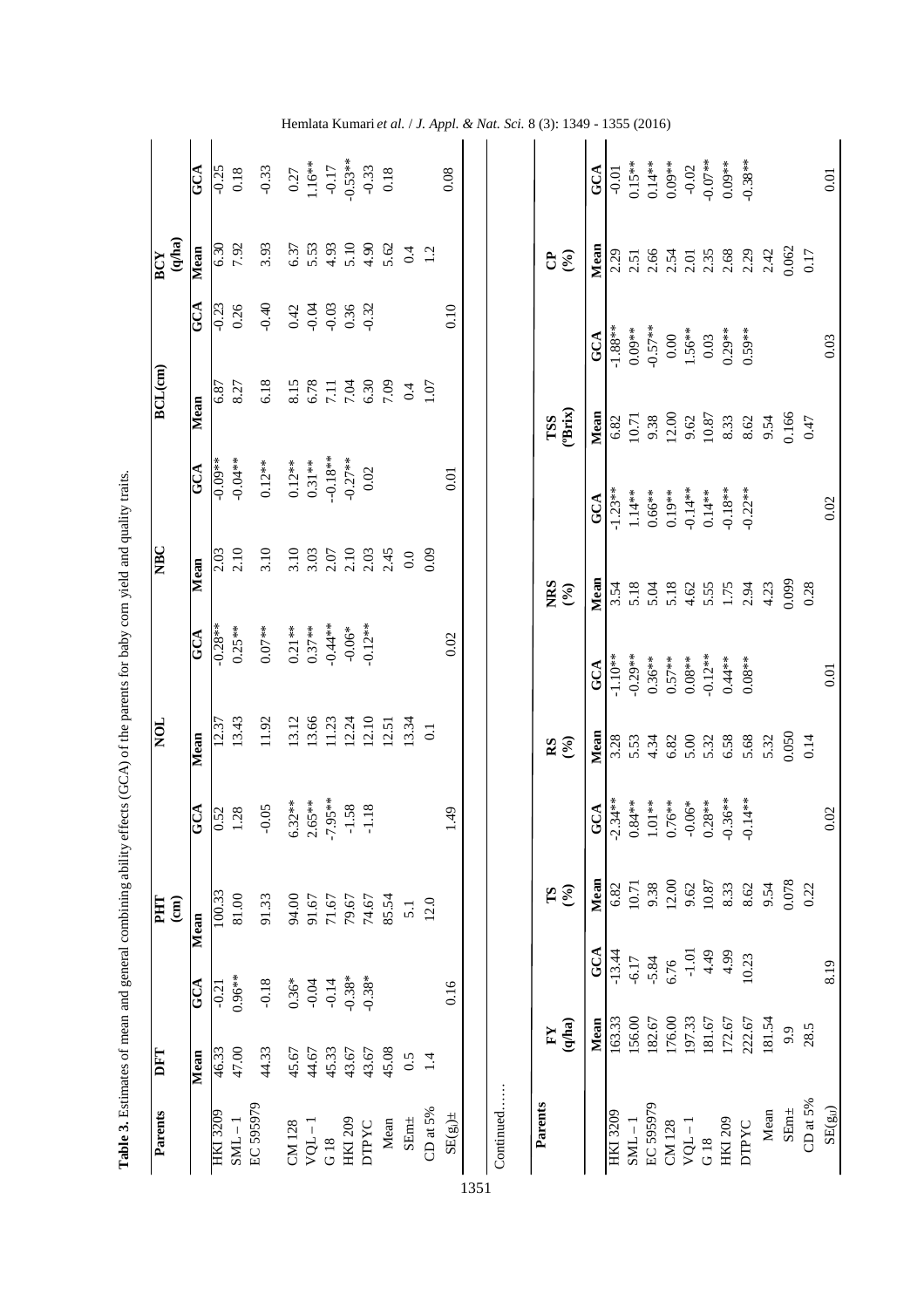| $\ddot{\phantom{a}}$                                                                                                                                                 |
|----------------------------------------------------------------------------------------------------------------------------------------------------------------------|
|                                                                                                                                                                      |
|                                                                                                                                                                      |
|                                                                                                                                                                      |
|                                                                                                                                                                      |
|                                                                                                                                                                      |
|                                                                                                                                                                      |
|                                                                                                                                                                      |
| Į                                                                                                                                                                    |
|                                                                                                                                                                      |
|                                                                                                                                                                      |
|                                                                                                                                                                      |
|                                                                                                                                                                      |
|                                                                                                                                                                      |
| í                                                                                                                                                                    |
|                                                                                                                                                                      |
|                                                                                                                                                                      |
|                                                                                                                                                                      |
| )                                                                                                                                                                    |
|                                                                                                                                                                      |
|                                                                                                                                                                      |
|                                                                                                                                                                      |
|                                                                                                                                                                      |
|                                                                                                                                                                      |
|                                                                                                                                                                      |
|                                                                                                                                                                      |
|                                                                                                                                                                      |
|                                                                                                                                                                      |
| l                                                                                                                                                                    |
| ١                                                                                                                                                                    |
|                                                                                                                                                                      |
|                                                                                                                                                                      |
| i<br>S                                                                                                                                                               |
|                                                                                                                                                                      |
|                                                                                                                                                                      |
|                                                                                                                                                                      |
|                                                                                                                                                                      |
|                                                                                                                                                                      |
| ֖֖֪ׅׅ֖ׅ֪ׅ֪֪ׅ֪֪ׅ֖֧֪ׅ֪ׅ֪֪֪֪֪֪֪֪֪ׅ֪֪ׅ֚֚֚֚֚֚֚֚֚֚֚֚֚֚֚֚֚֚֚֚֚֚֚֚֚֚֚֚֚֚֚֚֚֚֚֡֝֝֬֓֓֞֓֞֝֬֝֬֝֬֝֝֬                                                                              |
|                                                                                                                                                                      |
|                                                                                                                                                                      |
|                                                                                                                                                                      |
|                                                                                                                                                                      |
|                                                                                                                                                                      |
|                                                                                                                                                                      |
|                                                                                                                                                                      |
|                                                                                                                                                                      |
|                                                                                                                                                                      |
|                                                                                                                                                                      |
|                                                                                                                                                                      |
|                                                                                                                                                                      |
|                                                                                                                                                                      |
| $\frac{1}{1}$                                                                                                                                                        |
|                                                                                                                                                                      |
|                                                                                                                                                                      |
|                                                                                                                                                                      |
| $\begin{array}{c} \begin{array}{c} \begin{array}{c} \begin{array}{c} \end{array} \\ \end{array} \\ \begin{array}{c} \end{array} \end{array} \end{array} \end{array}$ |
|                                                                                                                                                                      |
|                                                                                                                                                                      |
|                                                                                                                                                                      |
|                                                                                                                                                                      |
|                                                                                                                                                                      |
|                                                                                                                                                                      |
|                                                                                                                                                                      |
|                                                                                                                                                                      |
|                                                                                                                                                                      |
|                                                                                                                                                                      |
|                                                                                                                                                                      |
| ļ                                                                                                                                                                    |
|                                                                                                                                                                      |
|                                                                                                                                                                      |
|                                                                                                                                                                      |
| ì<br>ត<br>ľ<br>l                                                                                                                                                     |

| Crosses                               | DFT   |                | PHT     |           | <b>NBL</b> |            | <b>NBC</b>        |            | ECL  |                   | BCY     |            | $\mathbf{K}$ |          |
|---------------------------------------|-------|----------------|---------|-----------|------------|------------|-------------------|------------|------|-------------------|---------|------------|--------------|----------|
|                                       | Mean  | SCA            | Mean    | SCA       | Mean       | SCA        | Mean              | SCA        | Mean | SCA               | Mean    | SCA        | Mean         | SCA      |
| HKI 3209 x SML 1                      | 44.00 | $-1.72**$      | 91.33   | $-3.15$   | 12.79      | $0.15*$    | $\overline{2.10}$ | $-0.38**$  | 7.90 | $\overline{0.24}$ | 13.26   | $-0.42$    | 266.67       | 21.27    |
| HKI 3209 x EC 595979                  | 44.33 | $-0.26$        | 98.67   | 5.51      | 14.68      | $1.92**$   | 3.10              | $0.46***$  | 7.00 | 0.00              | 15.89   | $2.72**$   | 256.67       | 10.94    |
| HKI3206 x CM 128                      | 46.33 | $1.21**$       | 97.00   | $-2.52$   | 12.77      | $-0.14*$   | 2.07              | $-0.58**$  | 8.78 | 0.96              | 13.60   | $-0.17$    | 289.33       | 31.01    |
| HKI 3209 x VQL                        | 44.33 | $-0.39$        | 88.00   | $-7.85*$  | 12.14      | $-0.93**$  | 4.03              | $1.20***$  | 5.68 | $-7.50$           | 17.37   | $2.71**$   | 267.33       | 16.77    |
| HKI 3209 x G 18                       | 43.00 | $-1.62**$      | 81.00   | $-4.25$   | 12.33      | $0.08\,$   | 2.03              | $-0.31**$  | 7.53 | 0.16              | 14.37   | $0.94*$    | 284.67       | 28.61    |
| HKI 3209 x HKI 209                    | 44.33 | $-0.06$        | 98.67   | 7.05      | 11.86      | $-0.77**$  | 2.10              | $-0.16**$  | 8.18 | 0.42              | 13.34   | 0.36       | 293.33       | 36.77    |
| HKI 3209 x DTPYC                      | 43.67 | $-0.72$        | 84.00   | $-8.02*$  | 12.68      | $0.11$     | 3.10              | $0.56***$  | 7.58 | 0.50              | 14.45   | $1.28**$   | 266.00       | 4.21     |
| SML 1 x EC 595979                     | 47.00 | $1.24***$      | 102.67  | $8.75*$   | 13.27      | $-0.02$    | 3.13              | $0.44**$   | 7.19 | $-0.30$           | 13.51   | $-0.09$    | 291.33       | 38.34    |
| <b>SML 1 x CM 128</b>                 | 46.33 | 0.04           | 116.33  | 16.05**   | 14.93      | $1.49**$   | 4.10              | $1.41**$   | 7.38 | $-0.93$           | 17.28   | $3.08***$  | 287.33       | 21.74    |
| SML 1 x VQL 1                         | 46.67 | 0.78           | 94.33   | $-2.29$   | 12.53      | $-1.07**$  | 2.13              | $-0.75**$  | 8.34 | $-5.32$           | 13.59   | $-1.50**$  | 266.00       | $8.17\,$ |
| $\text{SML}$ $1 \times \text{G}$ $18$ | 45.33 | $-0.46$        | 102.67  | 16.65**   | 13.76      | $0.97***$  | 3.13              | $0.74***$  | 7.32 | $-0.54$           | 15.77   | $2.01***$  | 292.67       | 29.34    |
| SML 1 x HKI 209                       | 45.67 | $0.11$         | 87.00   | $-5.39$   | 12.53      | $-0.63**$  | 2.10              | $-0.20**$  | 8.35 | $0.10\,$          | 13.44   | 0.04       | 298.00       | 34.17    |
| SML 1 x DTPYC                         | 45.33 | $-0.22$        | $90.67$ | $-2.12$   | 12.61      | $-0.49**$  | 2.17              | $-0.42**$  | 8.27 | 0.69              | 13.60   | $0.00\,$   | 309.33       | 40.27    |
| EC 595979 x CM 128                    | 43.33 | $-1.82**$      | 97.00   | $-1.95$   | 13.19      | $-0.06$    | 2.03              | $-0.82**$  | 7.76 | $0.11$            | 14.70   | $1.01\,^*$ | 283.00       | 17.07    |
| EC 595979 x VQL 1                     | 44.67 | $-0.09$        | 101.00  | 5.71      | 12.22      | $-1.20**$  | 2.07              | $-0.98**$  | 8.33 | $-4.68$           | 13.56   | $-1.01*$   | 292.67       | 34.51    |
| EC 595979 x G 18                      | 45.33 | 0.68           | 76.33   | $-8.35*$  | 12.47      | $-0.13$    | 2.03              | $-0.52***$ | 7.33 | 0.13              | 14.52   | $1.28**$   | 265.00       | 1.34     |
| EC 595979 x HKI 209                   | 44.33 | $-0.09$        | $88.67$ | $-2.39$   | 14.39      | $1.42***$  | 3.10              | $0.63***$  | 7.95 | 0.36              | 14.54   | $1.65***$  | 291.00       | 26.84    |
| EC 595979 x DTPYC                     | 45.33 | $0.91*$        | 86.67   | $-4.79$   | 13.39      | $0.47***$  | 3.03              | $0.28***$  | 6.79 | $-0.13$           | 15.01   | $1.39**$   | $281.67\,$   | 12.27    |
| CM 128 x VQL                          | 44.33 | $-0.96*$       | 101.00  | $-0.65$   | 14.65      | $1.09**$   | 3.10              | $0.05\,$   | 9.21 | $-4.61$           | 19.59   | 4.41 **    | 321.67       | 50.91*   |
| CM 128 x G 18                         | 44.67 | $-0.52$        | 81.33   | $-9.72*$  | 12.28      | $-0.46**$  | 2.03              | $-0.52**$  | 8.20 | $0.18\,$          | 13.42   | $-0.43$    | 310.00       | 33.74    |
| CM 128 x HKI 209                      | 46.00 | $1.04$         | 101.33  | 3.91      | 12.18      | $-0.94***$ | 2.10              | $-0.37**$  | 7.86 | $-0.55$           | 13.14   | $-0.35$    | 306.67       | 29.91    |
| CM 128 x DTPYC                        | 46.00 | 1.04           | 115.33  | $17.51**$ | 12.64      | $-0.42**$  | 3.10              | $0.35***$  | 7.40 | $-0.33$           | 13.45   | $-0.24$    | 302.67       | 20.67    |
| <b>VQL 1xG18</b>                      | 45.00 | 0.21           | 99.00   | $11.61**$ | 13.49      | $0.58***$  | 3.10              | $0.35***$  | 7.14 | $-0.43$           | 15.87   | $1.14*$    | 299.33       | 30.84    |
| VQL 1 x HKI 209                       | 45.67 | $\overline{1}$ | 92.33   | $-1.42$   | 14.83      | $1.54**$   | 3.10              | $0.44***$  | 8.32 | 0.36              | 16.75   | $3.37***$  | 283.33       | 14.34    |
| VQL 1 x DTPYC                         | 44.33 | $-0.22$        | 101.67  | 7.51      | 13.32      | $0.10\,$   | 3.03              | $0.09***$  | 7.79 | 0.51              | 14.54   | $-0.03$    | 250.00       | $-24.23$ |
| G 18 x HKI 209                        | 44.00 | $-0.46$        | 83.67   | 0.51      | 12.37      | $-0.10$    | 2.10              | $-0.07*$   | 9.55 | 1.59              | 13.58   | $-0.54$    | 300.00       | 25.51    |
| G 18 x DTPYC                          | 45.33 | $0.88*$        | 87.33   | 3.78      | 13.22      | $0.80**$   | 3.13              | $0.68***$  | 7.11 | $-0.18$           | 15.44   | $2.20***$  | 315.00       | 35.27    |
| HKI 209 x DTPYC                       | 43.67 | $-0.56$        | 107.33  | $17.41**$ | 13.50      | $0.71***$  | 2.03              | $-0.33**$  | 8.01 | 0.33              | 14.20   | $1.31***$  | 317.33       | 37.11    |
| Mean                                  | 44.94 |                | 95.94   |           | 13.11      |            | 2.66              |            | 7.79 |                   | 14.71   |            | 288.86       |          |
| SEm $\pm$                             | 0.5   |                | 5.1     |           | $\Xi$      |            | $_{\rm 0.0}$      |            | 0.4  |                   | $0.6\,$ |            | 9.9          |          |
| CD at $5\%$<br>SOij                   | 1.4   | 0.43           | 12.0    | 3.97      | 0.2        | 0.06       | 0.09              | 0.03       | 1.07 | 0.28              | 1.5     | 64.0       | 28.5         | 21.85    |
|                                       |       |                |         |           |            |            |                   |            |      |                   |         |            |              |          |

Hemlata Kumari *et al.*  / *J. Appl. & Nat. Sci.* 8 (3): 1349 - 1355 (2016)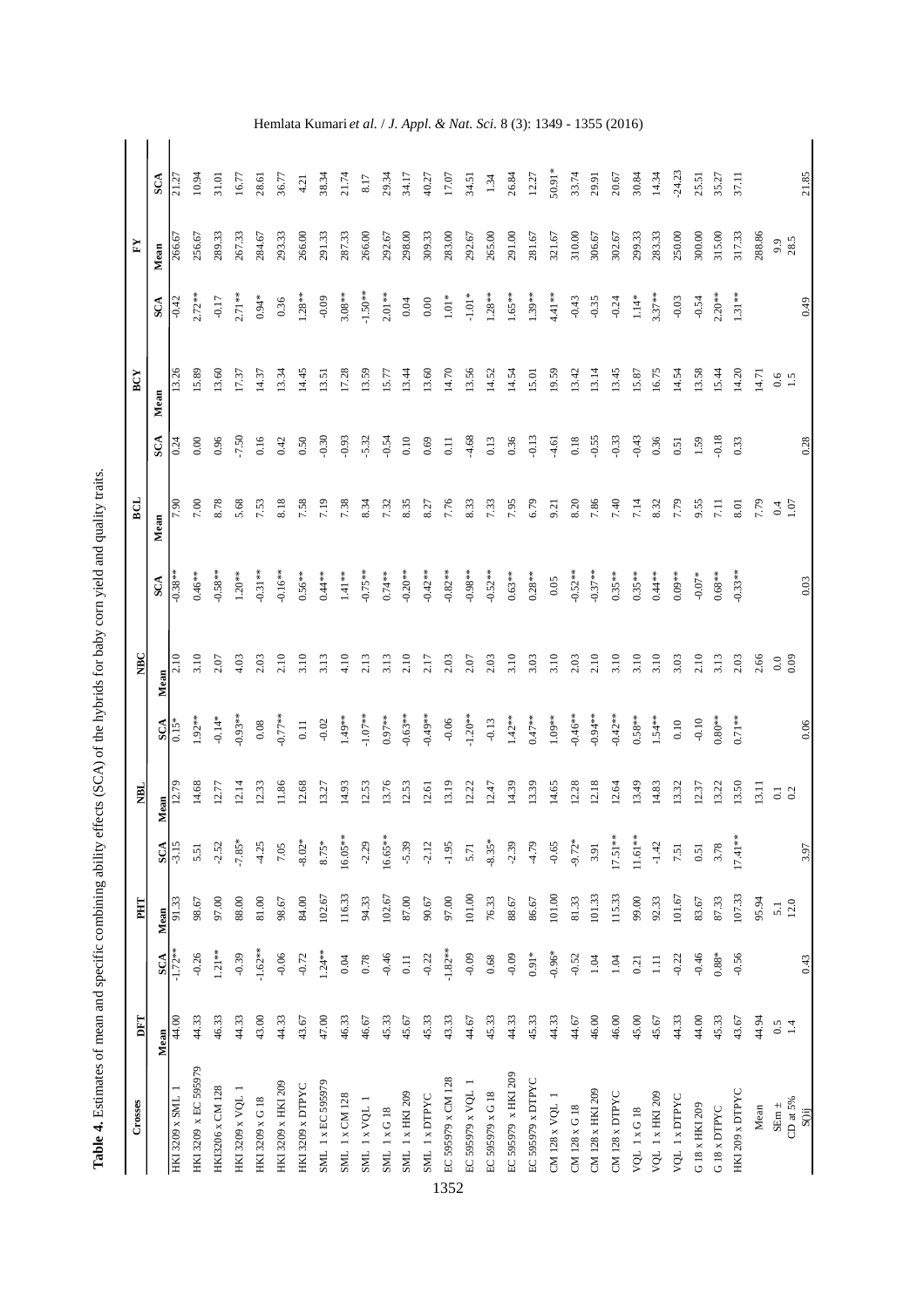| Crosses                 | <b>Total sugar</b><br>$\mathcal{S}$ |            | Reducing<br>sugar<br>$\mathcal{E}(\mathcal{E})$ |            | Non reducing<br>sugar<br>$(\frac{6}{6})$ |            | protein<br>Crude<br>$(°_0)$          |                                          | soluble solid<br>("brix")<br>Total |            |
|-------------------------|-------------------------------------|------------|-------------------------------------------------|------------|------------------------------------------|------------|--------------------------------------|------------------------------------------|------------------------------------|------------|
|                         | Mean                                | SCA        | Mean                                            | SCA        | Mean                                     | SCA        | Mean                                 | <b>SCA</b>                               | Mean                               | <b>SCA</b> |
| HKI 3209 x SML 1        | 7.32                                | $1.05**$   | 2.99                                            | $-0.93**$  | 4.33                                     | $-0.13$    | 2.06                                 | $-0.43**$                                | 4.63                               | $-1.48**$  |
| HKI 3209 x EC 595979    | 10.87                               | $2.33**$   | 6.53                                            | 1.97**     | 4.34                                     | $0.35**$   | 2.41                                 | 0.06                                     | 9.80                               | $-5.43**$  |
| <b>HKI3206 x CM 128</b> | 6.58                                | $-1.71**$  | 3.81                                            | $-0.96**$  | 2.77                                     | $-0.74**$  | 2.43                                 | 0.01                                     | 6.07                               | $0.20*$    |
| <b>HKI 3209 x VQL</b>   | 6.56                                | $-0.91**$  | 4.26                                            | $-0.02$    | 2.29                                     | $-0.89***$ | 2.97                                 | $0.66***$                                | 8.63                               | $1.01**$   |
| HKI 3209 x G 18         | 7.14                                | $-0.67**$  | 4.07                                            | $-0.01$    | 3.07                                     | $-0.66***$ | 2.41                                 | $0.14***$                                | 7.90                               | $1.88***$  |
| HKI 3209 x HKI 209      | 6.87                                | $-0.29**$  | 4.46                                            | $-0.18**$  | 2.41                                     | 0.11       | 2.39                                 | $-0.14**$                                | 8.73                               | $2.47***$  |
| HKI 3209 x DTPYC        | 6.43                                | $-0.96**$  | 4.06                                            | $-0.23**$  | 2.38                                     | $-0.73**$  | 1.74                                 | $-0.21**$                                | 4.70                               | $-1.89**$  |
| SML 1 x EC 595979       | 10.00                               | $-1.72**$  | 5.43                                            | $0.06$     | 4.57                                     | $-1.78**$  | 2.58                                 | $-0.06$                                  | 9.73                               | $2.34***$  |
| SML 1 x CM 128          | 13.16                               | $1.69**$   | 4.31                                            | $-1.28**$  | 8.85                                     | $2.97***$  | 2.95                                 | $0.37***$                                |                                    | $-0.52**$  |
| SML 1 x VQL 1           | 11.36                               | $0.72***$  | 5.95                                            | $0.86***$  | 5.41                                     | $-0.14$    | 2.41                                 | $-0.07$                                  | 7.33<br>9.60                       | $0.07\,$   |
| <b>SML 1xG18</b>        | 12.50                               | $1.51**$   | 5.21                                            | $0.32***$  | 7.29                                     | $1.20**$   | 2.45                                 | 0.02                                     | 7.13                               | $-0.87**$  |
| SML 1 x HKI 209         | 10.57                               | $0.22**$   | 4.46                                            | $-0.99**$  | 6.10                                     | $1.22**$   | 2.49                                 | $-0.10*$                                 | 7.40                               | $-0.86**$  |
| SML 1 x DTPYC           | 10.87                               | $0.30**$   | 5.43                                            | $0.34***$  | 5.43                                     | $-0.04$    | 2.64                                 | $0.52***$                                | 10.87                              | $2.31***$  |
| EC 595979 x CM 128      | 11.28                               | $-0.36***$ | 6.94                                            | $0.71**$   | 4.34                                     | $-1.07**$  | 2.58                                 | 0.01                                     | 7.43                               | $0.24**$   |
| EC 595979 x VQL 1       | 10.72                               | $-0.10$    | 5.95                                            | $0.21***$  | 4.77                                     | $-0.31***$ | 2.18                                 | $-0.28**$                                | 8.70                               | $-0.17*$   |
| EC 595979 x G 18        | 11.20                               | 0.04       | 6.41                                            | $0.87***$  | 4.79                                     | $-0.83**$  | 3.04                                 | $0.62**$                                 | 5.90                               | $-1.43**$  |
| EC 595979 x HKI 209     | 12.94                               | $2.42**$   | 5.95                                            | $-0.15**$  | 6.99                                     | $2.57**$   | 3.04                                 |                                          | 7.63                               | 0.03       |
| EC 595979 x DTPYC       | 13.16                               | $2.42***$  | 5.43                                            | $-0.31***$ | 7.72                                     | $2.72***$  |                                      |                                          | 11.90                              | $3.71***$  |
| CM 128 x VQL 1          | 10.57                               | $0.00\,$   | 6.25                                            | $0.29***$  | 4.32                                     | $-0.29**$  | $1.33$<br>$2.35$<br>$1.85$<br>$2.43$ | $0.46***$<br>-0.78**<br>-0.07<br>-0.52** | 11.40                              | $2.07***$  |
| CM 128 x G 18           | 10.87                               | $-0.03$    | 4.46                                            | $-1.29**$  | 6.41                                     | $1.26***$  |                                      |                                          | 7.47                               | $-0.33***$ |
| CM 128 x HKI 209        | 9.04                                | $-1.22**$  | 7.35                                            | $1.03***$  | 1.69                                     | $-2.26***$ |                                      | $-0.09$                                  | 10.63                              | $2.57***$  |
| CM 128 x DTPYC          | 10.87                               | $0.39**$   | 6.70                                            | $0.74***$  | 4.17                                     | $-0.36**$  | 2.29                                 | $0.23***$                                | 6.63                               | $-1.71**$  |
| <b>VQL 1xG18</b>        | 10.87                               | $0.78**$   | 5.10                                            | $-0.16***$ | 5.77                                     | $0.95***$  | 2.24                                 | $-0.02$                                  | 7.20                               | $-2.28**$  |
| VQL 1 x HKI 209         | 9.26                                | $-0.18***$ | 6.25                                            | $0.42***$  | 3.01                                     | $-0.60**$  | 2.45                                 | 0.03                                     | 6.10                               | $-3.64**$  |
| VQL 1 x DTPYC           | 9.62                                | $-0.05$    | 4.81                                            | $0.66***$  | 4.81                                     | $0.61***$  |                                      | $0.34***$                                | 8.97                               | $-1.06**$  |
| G 18 x HKI 209          | 8.93                                | $-0.85***$ | 5.21                                            | $-0.42**$  | 3.72                                     | $-0.44**$  | 2.29<br>2.58                         | $-2.81***$                               | 5.07                               | $-3.14**$  |
| G 18 x DTPYC            | 8.33                                | $-1.67***$ | 5.43                                            | $0.17**$   | 2.90                                     | $-1.85***$ | $\Xi$                                | $0.73**$                                 | 8.53                               | 0.04       |
| HKI 209 x DTPYC         | 10.87                               | $1.51**$   | 5.32                                            | $0.50**$   | 5.55                                     | $2.01***$  | $^{129}$                             | $0.77**$                                 | 10.63                              | $1.87***$  |
| Mean                    | 9.96                                |            | 5.31                                            |            | 4.65                                     |            | 2.32                                 |                                          | 8.10                               |            |
| SEm $\pm$               | 0.07                                |            | 0.05                                            |            | 0.09                                     |            | 0.06                                 |                                          | 0.16                               |            |
| CD at $5\%$             | 0.22                                |            | 0.14                                            |            | 0.28                                     |            | 0.17                                 |                                          | 0.47                               |            |
| SE(ij)                  |                                     | 0.06       |                                                 | 0.04       |                                          | 0.08       |                                      | 0.05                                     |                                    | 0.09       |

Table 5. Mean performance of crosses for quality traits. **Table 5.** Mean performance of crosses for quality traits.

Hemlata Kumari *et al.*  / *J. Appl. & Nat. Sci.* 8 (3): 1349 - 1355 (2016)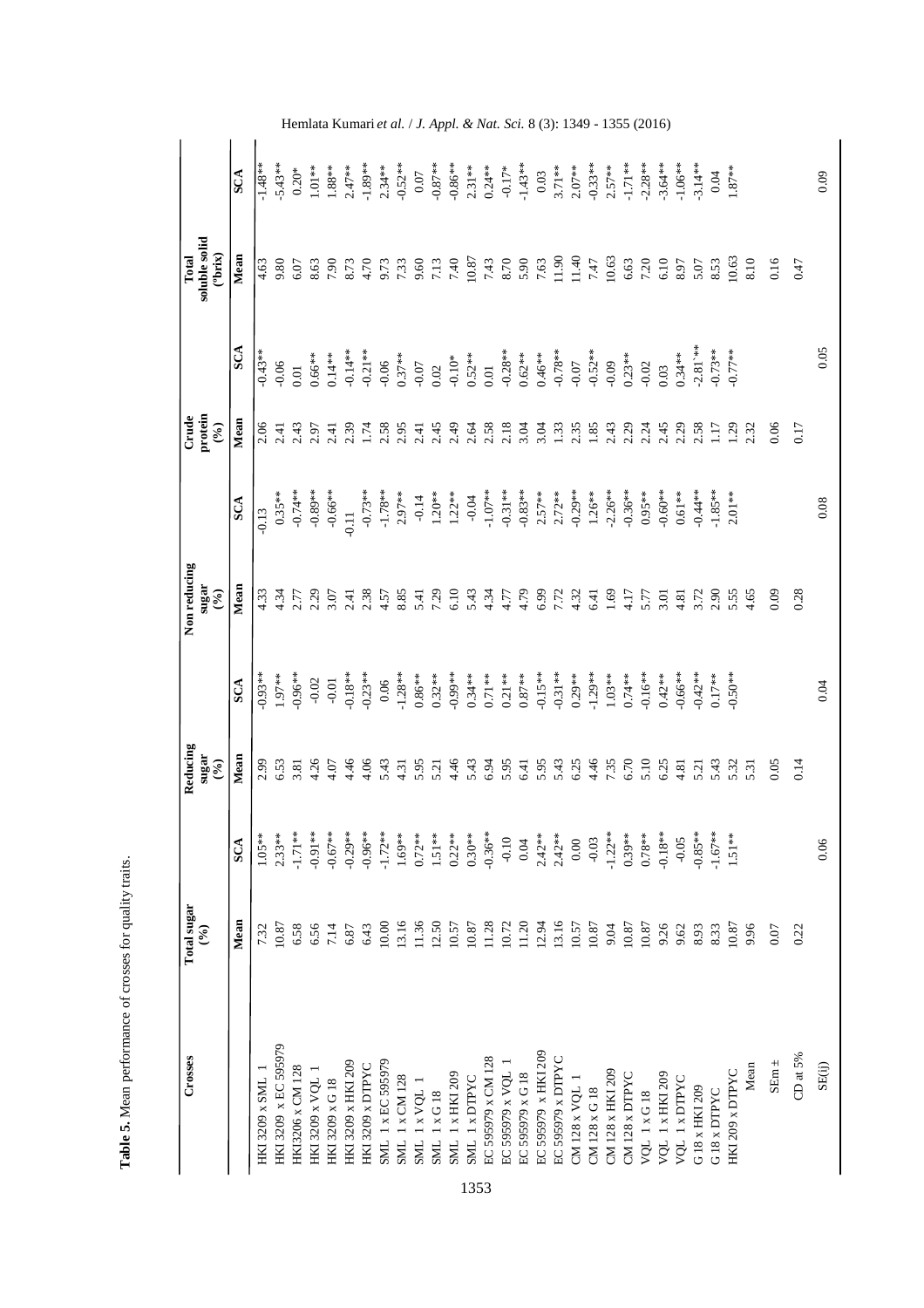Table 2 under studied. The mean squares of SCA were larger than those of GCA in all the characters. It was also reveled that preponderance of non-additive gene action involved in control of the characters. The importance of non additive gene actions were also confirmed by the findings of Anantha (2004) and Selvarani (2007) for days to tasseling, Geetha and Jayaraman (2000), Anantha (2004) and Prakash and Ganguli (2004) for plant height, Jayakumar and Sundaram (2007) for number of leaves per plant, Rodrigues and da Silva (2002) for baby corn length and Suneetha *et al*. (2000) for non reducing sugars in baby corn which is in agreement with our finding.

The high positive estimates of specific combining ability in absolute values indicates that hybrid performance is relatively superior or inferior to parent lines general combining ability, showing the importance of additive interactions resulting from the complementation degree among parent lines in relation to frequency of alleles in loci with some dominance, while low estimates of specific combining ability in absolute value indicates that hybrids behave as expected in relation to general combining ability of parent lines (Vencovsky and Barriga, 1992). In the selection of parent lines used to produce hybrids, the effect of a specific combining ability analyzed in an isolated way has a limiting value. Thus, other parameters should be considered such as and general combining ability of the respective parent lines (Oliveira *et al*., 1998). The parent CM 128 and VQL 1 under present investigation were the best among eight parents shows desirable mean and GCA effect for yield, yield attributing traits and quality traits. So, these parents could be used extensively in hybrid breeding programme to increase baby corn yield and quality. Similar to present investigation were also reported by Dhasarathan *et al*. (2012) in baby corn for selection of suitable parental line for exploiting heterosis.

Therefore, superior hybrid combinations, which are important for breeding, are involved with at least one parental line which has the most favorable effects of general combining ability (Cruz and Regazzi, 1997). Thus, it is possible to analyze the hybrids that showed high performance for most of the yield (baby corn yield and fodder yield) and quality traits (T.S.S, T.S) such as CM128 x VQL1 and VQL1 x HKI209 (Table 4). Baby corn yield per plot in the hybrid CM128 x VQL1 is associated with high effects of general combining ability of both the parent lines. Therefore, in this case, the high productivity is not due to dominant genetic effects of inbred but due to additive effects. In the VQL1 x HKI209 hybrid is associated with high effect of the general combining ability of the VQL1 (BCY) and HKI209 (FY) inbred with one of highest effect of the estimated specific combining ability, since HKI209 inbred showed lower general combining ability. In this case, the participation of specific combining ability is significant for yield, contribution almost to

the general combining ability from both inbreds, regarding the dominance and epistasis effect (Gardner, 1963). However, the hybrid G18 x HKI209 and SML1 x CM128 exhibited highest specific combining ability for baby corn length and number of baby corns per plant and CM 128 x HKI 209 (reducing suger and total soluble solid) showed highest specific combining ability effect. About 5 hybrids exhibited higher mean performance and SCA effects for baby corn yield per plot. In respect of baby corn superiority, it is decided by its quality. Hence, the crosses CM128 x VQL1 and CM 128 x HKI 209 recorded the high mean and SCA effects for yield and quality traits of baby corn.

## **Conclusion**

The present study concluded that CM128 & VQL1 were the best among the all eight parents as it showed desirable mean and GCA effects for most of the yield, yield contributing traits and quality traits of baby corn ear, respectively. Therefore these genotypes could be used extensively in hybrid breeding program with a view to increase baby corn yield with quality traits. Furthermore, based on mean and SCA effects, the one hybrid CM128 x VQL1 was found suitable for baby corn yield with better quality. For varietal improvement, these crosses could also be utilized for exploiting promising recombinants and it could be useful towards enhancing baby corn yield and quality.

#### **REFERENCES**

- Anantha, M.S. (2004). Combining ability and molecular diversity analysis in maize inbreds. M.Sc. (Ag.), *Thesis*, Tamil Nadu Agricultural University, India. AOAC. (1970). Official method of analysis of Association of official Analytical Chemists 11th Ed., Washington, D.C. p. 815.
- Chauhan, S.K. and Mohan, J. (2010). Estimates of variability, heritability and genetic advance in baby corn. *Indian J. Hort.* 67 (Special Issue): 238-241.
- Crop Production Guide (2012). Department of Agriculture, Government of Tamil Nadu and Tamil Nadu Agricultural University, Coimbatore
- Cruz, C.D.and Regazzi, A.J. (1997). Modelos biometricos aplicados ao melhoramento genetic. Imprensa universitaria, Vicosa. *SABRAO J. Breed. Geneicst.* 47 (1) 60-69.
- Dhasarathan M, Babu C, Iyanar K and Velayudham K (2012) Studies on genetic potential of baby corn (Zea mays L.) hybrids for yield and quality traits. *Electronic Journal of Plant Breeding.* 3: 853-860.
- Gardner, C.O. (1963). Estimates of genetic parameters in cross fertilizing plants and their importance in plant breeding. In: Hanson WD, Robinson HF, editors. Statistical genetics and plant breeding. *Natl. Acad. Sci. Natl. Res. Counc*. Publ. Washington, pp. 225-252.
- Geetha, K.and Jayaraman (2000). Genetic analysis of yield in maize. *Madras Agric. J.,* 87(10-12): 638-640.
- Government of Rajasthan (2010). Vital Agricultural Statistics, Directorate of Agriculture, Jaipur, Rajasthan. Griffing, B. (1956). Concept of general and specific